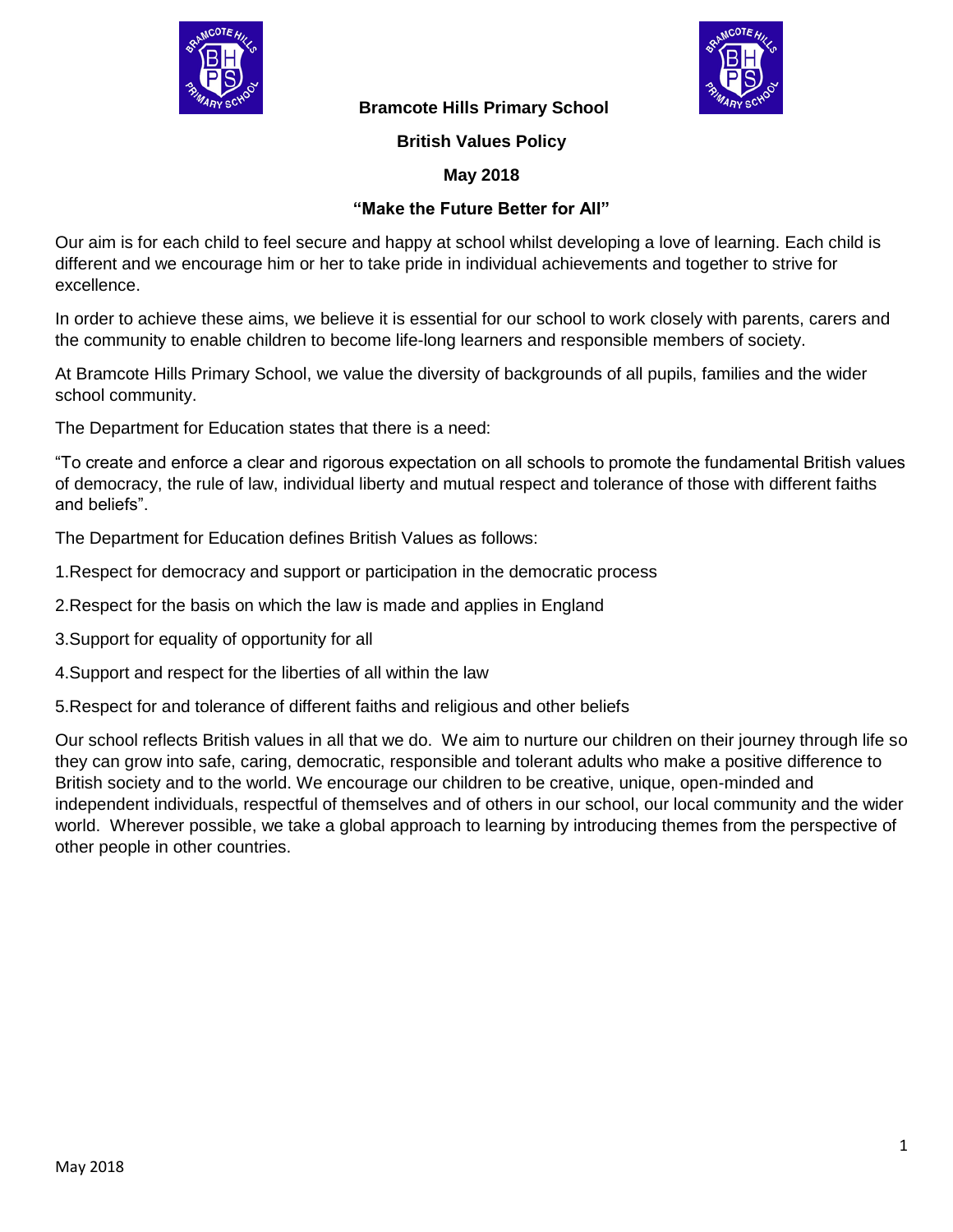At BHPS, we actively promote British values in the following ways:

| 1. Respect for democracy and support or participation in the democratic process                                                 |                                                                                                                                                                                         |  |  |
|---------------------------------------------------------------------------------------------------------------------------------|-----------------------------------------------------------------------------------------------------------------------------------------------------------------------------------------|--|--|
|                                                                                                                                 | To understand and respect the democratic process                                                                                                                                        |  |  |
|                                                                                                                                 | To understand how they can influence decision making through a democratic process<br>To understand how to argue and defend a point of view                                              |  |  |
|                                                                                                                                 | To understand the importance of team work                                                                                                                                               |  |  |
|                                                                                                                                 | Examples of how these are developed in our school and wider curriculum                                                                                                                  |  |  |
|                                                                                                                                 | Pupils are listened to by adults and are taught to listen carefully and with compassion, to each                                                                                        |  |  |
| other, respecting the right of every individual to have their opinions and voices heard                                         |                                                                                                                                                                                         |  |  |
| Children learn about democracy in their topics and literacy work<br>$\bullet$                                                   |                                                                                                                                                                                         |  |  |
| Key questions for children at the beginning of new topics 'What do I know already and what do I<br>$\bullet$<br>want to learn?' |                                                                                                                                                                                         |  |  |
| <b>PSHCE &amp; RE lessons</b><br>$\bullet$                                                                                      |                                                                                                                                                                                         |  |  |
| Values for Life in collective worship<br>$\bullet$                                                                              |                                                                                                                                                                                         |  |  |
| $\bullet$                                                                                                                       | House group assemblies/school council/ECO rep elections                                                                                                                                 |  |  |
|                                                                                                                                 | Pupil questionnaires and pupil surveys                                                                                                                                                  |  |  |
| Examples of how these are developed in specific year groups                                                                     |                                                                                                                                                                                         |  |  |
|                                                                                                                                 | Foundation: Teach about sharing, taking turns, choices (thumbs up, thumbs down), choosing resources,                                                                                    |  |  |
|                                                                                                                                 | opportunities to develop child initiated learning/topics, opportunities to develop self confidence,                                                                                     |  |  |
|                                                                                                                                 | 'Bob the Builder.'                                                                                                                                                                      |  |  |
| Year 1:                                                                                                                         |                                                                                                                                                                                         |  |  |
|                                                                                                                                 | Elect Class Council/Eco Reps, mixed ability table groups – earn table points for trophy at the<br>end of the week, PHSE songs, visit to local church.                                   |  |  |
|                                                                                                                                 |                                                                                                                                                                                         |  |  |
| Year 2:                                                                                                                         | Elect Class Council/Eco Reps, same group table (DOJO) points, PE Team work, History                                                                                                     |  |  |
|                                                                                                                                 | curriculum – factual and children's point of view, history debates, taking turns and building team                                                                                      |  |  |
|                                                                                                                                 | work.                                                                                                                                                                                   |  |  |
| Year 3:                                                                                                                         |                                                                                                                                                                                         |  |  |
|                                                                                                                                 | Elect School Council/Eco Reps, watch current affairs on Newsround, discussion about Brexit,<br>Democracy discussed in Roman Britain Topic, write persuasive letters to the Head teacher |  |  |
|                                                                                                                                 | about Year 3 visit, RE services about different faiths, class assembles.                                                                                                                |  |  |
|                                                                                                                                 |                                                                                                                                                                                         |  |  |
| Year 4:                                                                                                                         | Elect Class Council/Eco Reps, children decide what they want to know from topics at the start of                                                                                        |  |  |
|                                                                                                                                 | topics, children choose homework topic related to Egyptians, dilemma around Egyptian Social                                                                                             |  |  |
|                                                                                                                                 | Pyramid stating point of view about it and where they would want to be on it and why.                                                                                                   |  |  |
|                                                                                                                                 |                                                                                                                                                                                         |  |  |
| Year 5:                                                                                                                         | Elect Class Council/Eco Reps, History – what did the Ancient Greeks do for us ? Focus on                                                                                                |  |  |
|                                                                                                                                 | democracy in Ancient Greece in Ancient Athens compared to democracy in UK. The<br>Democratic Process in the UK: the role of Parliament; the electoral process; charity campaign         |  |  |
|                                                                                                                                 | and elections leading to a whole school vote. In RE, study of inspirational people, in particular                                                                                       |  |  |
|                                                                                                                                 | the Suffragettes and Ghanghi.                                                                                                                                                           |  |  |
|                                                                                                                                 |                                                                                                                                                                                         |  |  |
| Year 6:                                                                                                                         | Elect Class Council/Eco Reps, Visit from local policitian (Anna Soubry) to link with local politics,                                                                                    |  |  |
|                                                                                                                                 | vote in the Year 5 charity election campaign, Voting for Year 6 group decisions including                                                                                               |  |  |
|                                                                                                                                 | enterprise activities; Year 6 Post SATs cinema film choice.                                                                                                                             |  |  |
|                                                                                                                                 |                                                                                                                                                                                         |  |  |
|                                                                                                                                 |                                                                                                                                                                                         |  |  |
|                                                                                                                                 |                                                                                                                                                                                         |  |  |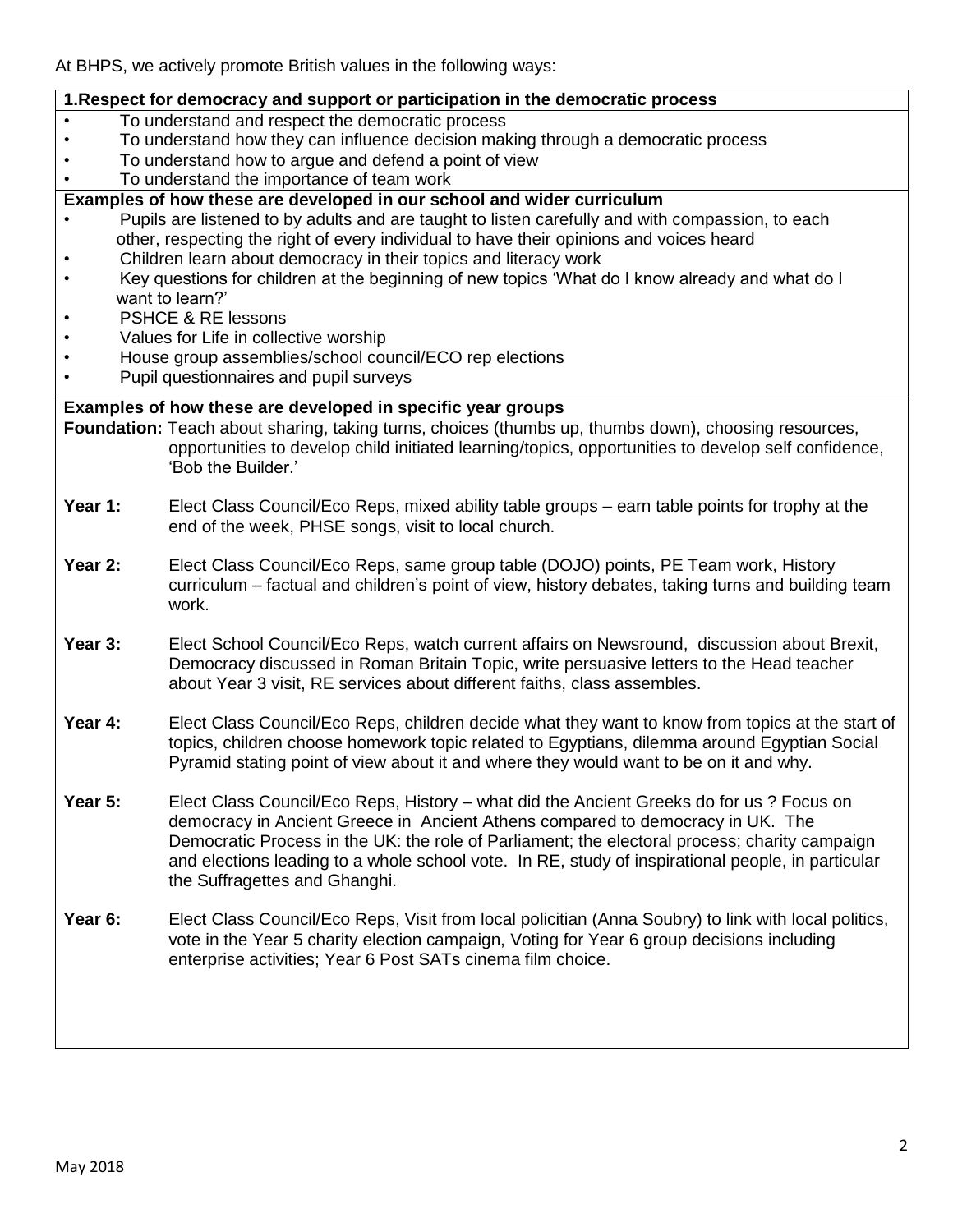| $\bullet$ | 2. Respect for the basis on which the law is made and applies in England<br>Ability to recognise the difference between right and wrong and apply this to their own lives                          |
|-----------|----------------------------------------------------------------------------------------------------------------------------------------------------------------------------------------------------|
| $\bullet$ | Ability to accept responsibility for their behaviour                                                                                                                                               |
| $\bullet$ | To understand the consequences of their behaviour and actions                                                                                                                                      |
|           |                                                                                                                                                                                                    |
| ٠         | Ability to resolve conflict                                                                                                                                                                        |
|           | Understand how they can contribute positively to the lives of those living and working in the locality and                                                                                         |
|           | society more widely                                                                                                                                                                                |
| $\bullet$ | To understand that living under the rule of law protects them and is essential for their well-being and                                                                                            |
| safety    |                                                                                                                                                                                                    |
|           | Examples of how these are developed in our school and wider curriculum                                                                                                                             |
|           | Our school follows 'Five School Rules', which are integral to our learning and ethos every day.                                                                                                    |
|           | School rules and expectations are clear, fair and regularly promoted.                                                                                                                              |
|           | Pupils are always helped to distinguish right from wrong, in the classroom, during assemblies and on<br>the playground.                                                                            |
|           | Pupils are regularly reminded about their 'Rights and Responsibilities' and about how these are linked.                                                                                            |
|           | Pupils are encouraged to respect the law and BHPS enjoys visits from authorities such as the Police,                                                                                               |
|           |                                                                                                                                                                                                    |
|           | Fire Service, Ambulance, etc. to help reinforce this message.                                                                                                                                      |
| $\bullet$ | Our behaviour policy states a zero tolerance baseline for any form of aggression, abuse or violence,<br>which extends to pupils, staff and parents and carers.                                     |
|           | Examples of how these are developed in specific year groups                                                                                                                                        |
|           |                                                                                                                                                                                                    |
|           | Foundation: Introducing the school rules, children making choices using thumbs up, thumbs down, choose                                                                                             |
|           | use and put away resources, thinking spot for reflection, development of mud kitchen rules, work                                                                                                   |
|           | on how actions affects feelings of others, visits from Police and Fire service (when available).                                                                                                   |
| Year 1:   | Class rules/charter made with the children, thinking spot which encourages children to reflect on                                                                                                  |
|           | their 'thumbs down' choice, e-safety in ICT, children sharing their out of school achievements                                                                                                     |
|           | from clubs etc, CASE provider and fire service visit.                                                                                                                                              |
|           |                                                                                                                                                                                                    |
| Year 2:   | Class rules, PSHE rules and expectations, responsibilities (who's at fault) consequences and                                                                                                       |
|           | drugs education, road safety and e-safety.                                                                                                                                                         |
|           |                                                                                                                                                                                                    |
| Year 3:   | School and classroom rules, devise class charter at the beginning of the year, PHSE                                                                                                                |
|           | lessons about emotions, art lessons on emotions and expressions, conflict resolution                                                                                                               |
|           |                                                                                                                                                                                                    |
|           | around playtime issues, making the right choices with healthy eating.                                                                                                                              |
| Year 4:   | Class charters – rights and responsibilities – Poppy Day Poetry, Viking Crime and Punishment –                                                                                                     |
|           | Alfred and his setting of parliament, Early Bird discussions 'Would you rather' cards focussing on                                                                                                 |
|           |                                                                                                                                                                                                    |
|           | decision making and consequences for choices, Healthy Eating (discussions and decisions) e-                                                                                                        |
|           | safety and class experts with a task of helping others.                                                                                                                                            |
| Year 5:   |                                                                                                                                                                                                    |
|           | Crime and Punishment topic - Development of the Police Force, courts and prisons, visitors e.g.<br>P.C.S.O. Community Support Officers and Police Van, visit to National Justice Museum with trial |
|           |                                                                                                                                                                                                    |
|           | role play in 'real court.' Laws related to smoking and drinking, study on how Parliament makes                                                                                                     |
|           | laws, English topic work around the traditional poem of 'The Highwayman' and dilemmas                                                                                                              |
|           | revolving around the story.                                                                                                                                                                        |
| Year 6:   | Anti-Racist charter drawn up during Black History topic work, Looking at legal rights of migration                                                                                                 |
|           | through topic on Black History, topic work about holocaust in Second World War, greater                                                                                                            |
|           | independence with children resolving conflict in Summer Term in preparation for life in                                                                                                            |
|           | Secondary School.                                                                                                                                                                                  |
|           |                                                                                                                                                                                                    |
|           |                                                                                                                                                                                                    |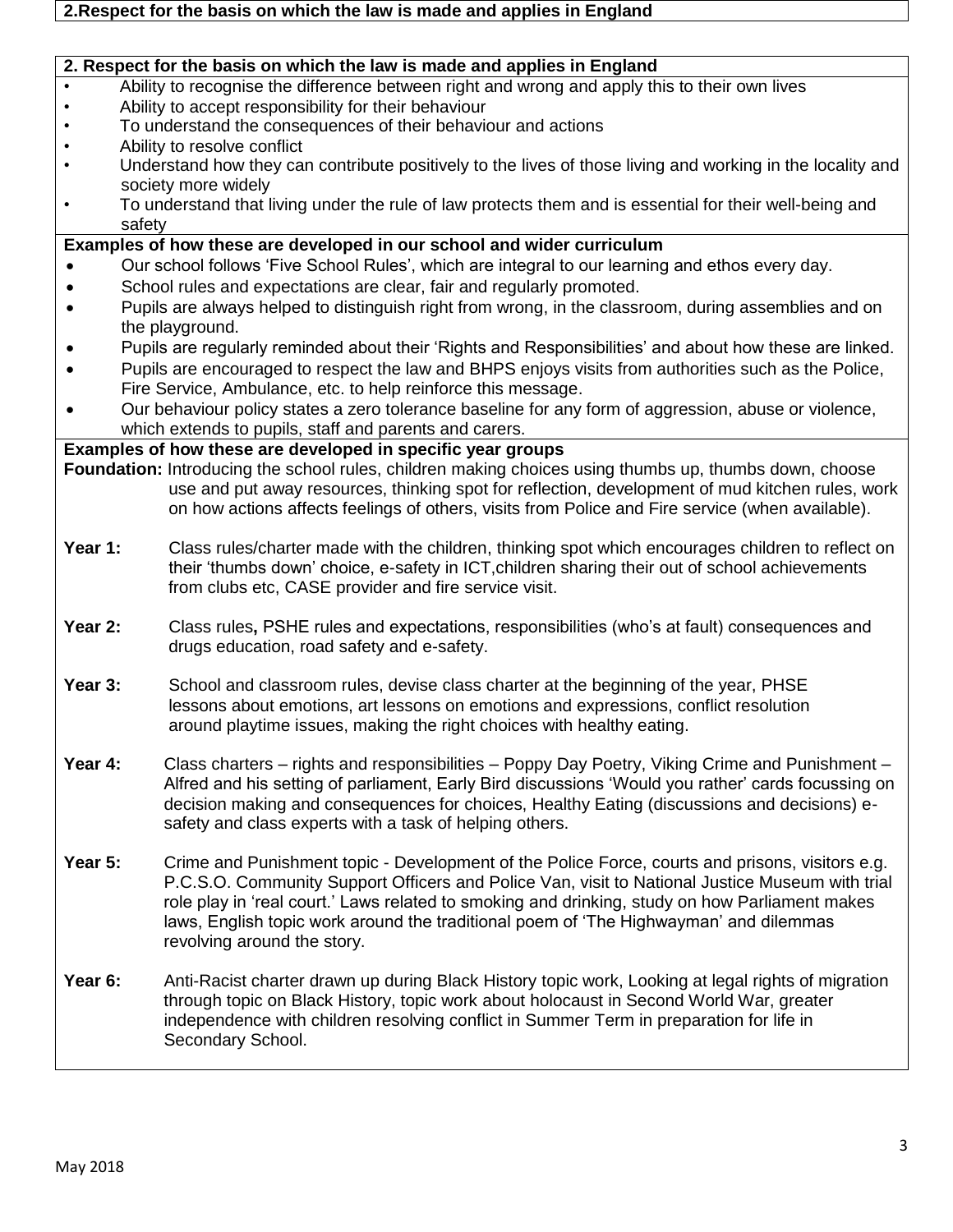| 4. Support and respect for the liberties of all within the law                                                                                |                                                                                                             |  |  |
|-----------------------------------------------------------------------------------------------------------------------------------------------|-------------------------------------------------------------------------------------------------------------|--|--|
| To understand rights and responsibilities                                                                                                     |                                                                                                             |  |  |
| Examples of how these are developed in our school and wider curriculum                                                                        |                                                                                                             |  |  |
|                                                                                                                                               | Within school, pupils are actively encouraged, and given the freedom to make choices, knowing that          |  |  |
|                                                                                                                                               | they are in a safe and supportive environment. eg. by signing up for extra-curricular clubs.                |  |  |
|                                                                                                                                               | Pupils are supported to develop their self-knowledge, self-esteem and self-confidence.                      |  |  |
| Pupils are encouraged to think independently and feel that they are able to express their ideas with<br>confidence and that these are valued. |                                                                                                             |  |  |
| At the same time, they are encouraged to be sensitive to the needs of others and be supportive of their                                       |                                                                                                             |  |  |
| peers and younger members of the school community.                                                                                            |                                                                                                             |  |  |
| Pupils are encouraged to take responsibility for their behaviour and our pastoral support reinforces the                                      |                                                                                                             |  |  |
| importance of making the right choices.                                                                                                       |                                                                                                             |  |  |
|                                                                                                                                               | Pupils are encouraged to know, understand and exercise their rights and personal freedoms and are           |  |  |
|                                                                                                                                               | advised how to exercise these safely, for example through our e-safety teaching and PSHCE lessons.          |  |  |
| $\bullet$                                                                                                                                     | Vulnerable pupils are protected and stereotypes challenged. A strong anti-bullying culture is               |  |  |
|                                                                                                                                               | embedded in the school and any form of bullying is challenged and addressed. The school also                |  |  |
|                                                                                                                                               | operates a robust system of logging incidents.                                                              |  |  |
|                                                                                                                                               | Pupils have key roles and responsibilities in school e.g. Year 6 job squad, playground leaders, school      |  |  |
|                                                                                                                                               | council representatives in each class, eco reps in each class.                                              |  |  |
|                                                                                                                                               | Examples of how these are developed in specific year groups                                                 |  |  |
|                                                                                                                                               | Foundation: 'Marvellous Me' bag for sharing and listening and building self-confidence, children encouraged |  |  |
|                                                                                                                                               | to share news about self and family (Hoppity Albe), staff scaffold good behaviour.                          |  |  |
|                                                                                                                                               |                                                                                                             |  |  |
| Year 1:                                                                                                                                       | 'Happy Hippo'/'Star' class toy given to child who displays positive behaviour, DOJO points, class           |  |  |
|                                                                                                                                               | jobs e.g. Book box monitors/ milk monitors etc, Class Council and Eco Reps.                                 |  |  |
| Year 2:                                                                                                                                       | Responsibilities – playtime equipment, special helpers, tidy up/ whole class                                |  |  |
|                                                                                                                                               | responsibilities, class reps and ECO reps.                                                                  |  |  |
|                                                                                                                                               |                                                                                                             |  |  |
| Year 3:                                                                                                                                       | Production and after school clubs, Year 3 residential (views and knowledge), house                          |  |  |
|                                                                                                                                               | groups - looking after younger children, classroom job squad.                                               |  |  |
|                                                                                                                                               |                                                                                                             |  |  |
| Year 4:                                                                                                                                       | Showing respect for others by always asking to listen to others/think about others resulting to             |  |  |
|                                                                                                                                               | children being eager to help children/friends who are ill etc (especially on the playground)                |  |  |
|                                                                                                                                               |                                                                                                             |  |  |
| Year 5:                                                                                                                                       | Moral dilemmas (smoking/alcohol) peer pressure, SRE curriculum.                                             |  |  |
|                                                                                                                                               |                                                                                                             |  |  |
| Year 6:                                                                                                                                       | Whole school monitors (Year 6 Job Squad), Black History and WW2 Journey (Holocaust)                         |  |  |
|                                                                                                                                               | curriculum: consequences of actions; visit to the Holocaust Memorial Centre and placing a                   |  |  |
|                                                                                                                                               | stone; writing opportunities to reflect own feelings and attitudes.                                         |  |  |
|                                                                                                                                               |                                                                                                             |  |  |
|                                                                                                                                               |                                                                                                             |  |  |
|                                                                                                                                               |                                                                                                             |  |  |
|                                                                                                                                               |                                                                                                             |  |  |